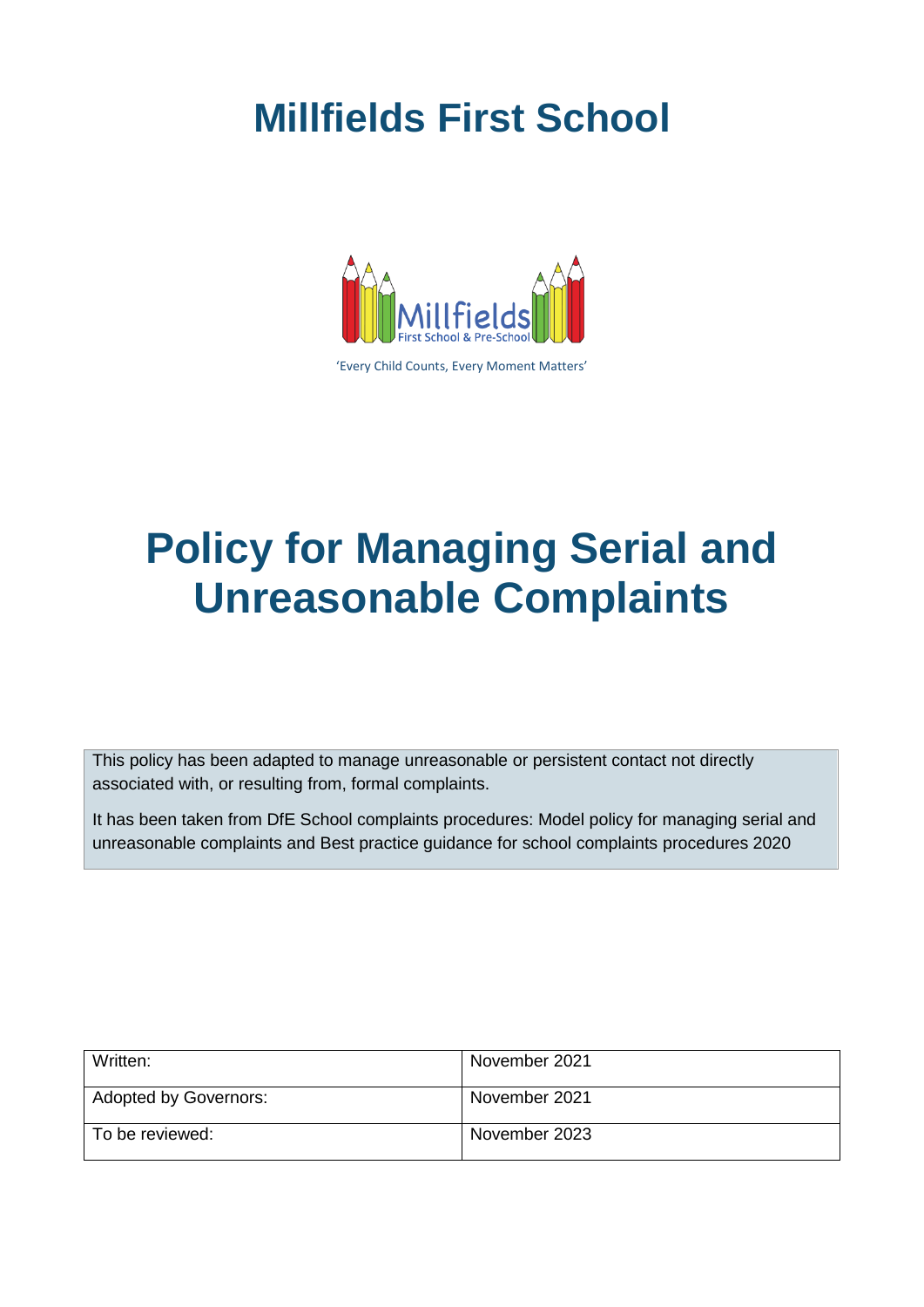Millfields First School is committed to dealing with all complaints fairly and impartially, and to providing a high-quality service to those who complain. We will not normally limit the contact complainants have with our school. However, we do not expect our staff and / or Governors to tolerate unacceptable behaviour and will take action to protect staff and / or Governors from that behaviour, including that which is abusive, offensive or threatening.

Millfields First School defines unreasonable behaviour as that which hinders our consideration of complaints because of the frequency or nature of the complainant's contact with the school, such as, if the complainant:

- refuses to articulate their complaint or specify the grounds of a complaint or the outcomes sought by raising the complaint, despite offers of assistance
- refuses to co-operate with the complaints investigation process
- refuses to accept that certain issues are not within the scope of the complaints procedure
- insists on the complaint being dealt with in ways which are incompatible with the complaints procedure or with good practice
- introduces trivial or irrelevant information which they expect to be taken into account and commented on
- raises large numbers of detailed but unimportant questions, and insists they are fully answered, often immediately and to their own timescales
- makes unjustified complaints about staff and / or Governors who are trying to deal with the issues, and seeks to have them replaced
- changes the basis of the complaint as the investigation proceeds
- repeatedly makes the same complaint (despite previous investigations or responses concluding that the complaint is groundless or has been addressed)
- refuses to accept the findings of the investigation into that complaint where the school's complaint procedure has been fully and properly implemented and completed including referral to the Department for Education
- seeks an unrealistic outcome
- makes excessive demands on school time by frequent, lengthy and complicated contact with staff and / or governors regarding the complaint in person, in writing, by email and by telephone while the complaint is being dealt with
- uses threats to intimidate
- uses abusive, offensive or discriminatory language or violence
- knowingly provides falsified information
- publishes unacceptable information on social media or other public forums.

Complainants should try to limit their communication with the school that relates to their complaint, while the complaint is being progressed. It is not helpful if repeated correspondence is sent (either by letter, phone, email or text), as it could delay the outcome being reached.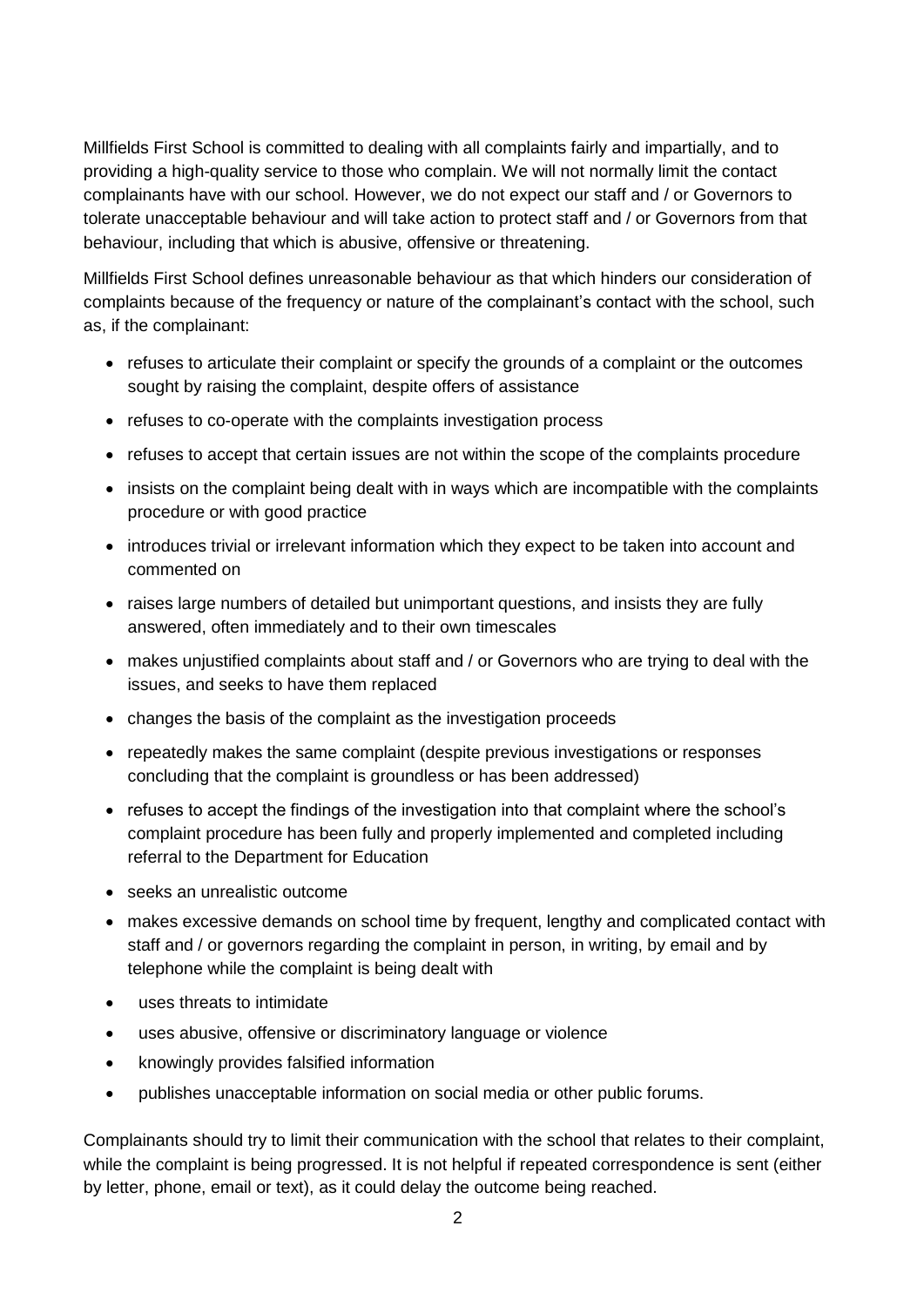Whenever possible, the headteacher or Chair of Governors will discuss any concerns with the complainant informally before applying an '*unreasonable'* marking.

If the behaviour continues, the headteacher will write to the complainant explaining that their behaviour is unreasonable and ask them to change it. For complainants who excessively contact Millfields First School causing a significant level of disruption, we may specify methods of communication and limit the number of contacts in a communication plan. This will be reviewed after six months.

In response to any serious incident of aggression or violence, we will immediately inform the police and communicate our actions in writing. This may include barring an individual from Millfields First School.

## **Managing serial and persistent complaints**

Millfields First School will do our best to be helpful to people who contact us with a:

complaint or concern

#### request for information

However, there will be occasions when, despite all stages of the complaint procedure having been followed, the complainant remains dissatisfied. If a complainant tries to re-open the same issue, we will inform them that the procedure has been completed and that the matter is now closed.

If the complainant contacts us again on the same issue, the correspondence may then be viewed as 'serial' or 'persistent' and we may choose not to respond. However, we will not mark a complaint as 'serial' before the complaint has been investigated properly according to school's procedure.

Millfields First School may receive complaints we consider to be vexatious. The Office of the Independent Adjudicator defines the characteristics of a 'frivolous' or 'vexatious' complaint as:

- complaints which are obsessive, persistent, harassing, prolific, repetitious
- insistence upon pursuing unmeritorious complaints and/or unrealistic outcomes beyond all reason
- insistence upon pursuing meritorious complaints in an unreasonable manner
- complaints which are designed to cause disruption or annoyance
- demands for redress that lack any serious purpose or value

#### **When Millfields First School will stop responding**

The decision to stop responding will never be taken lightly. We may stop responding if several of the following circumstances apply:

• We have taken every reasonable step to address the complainant's concerns